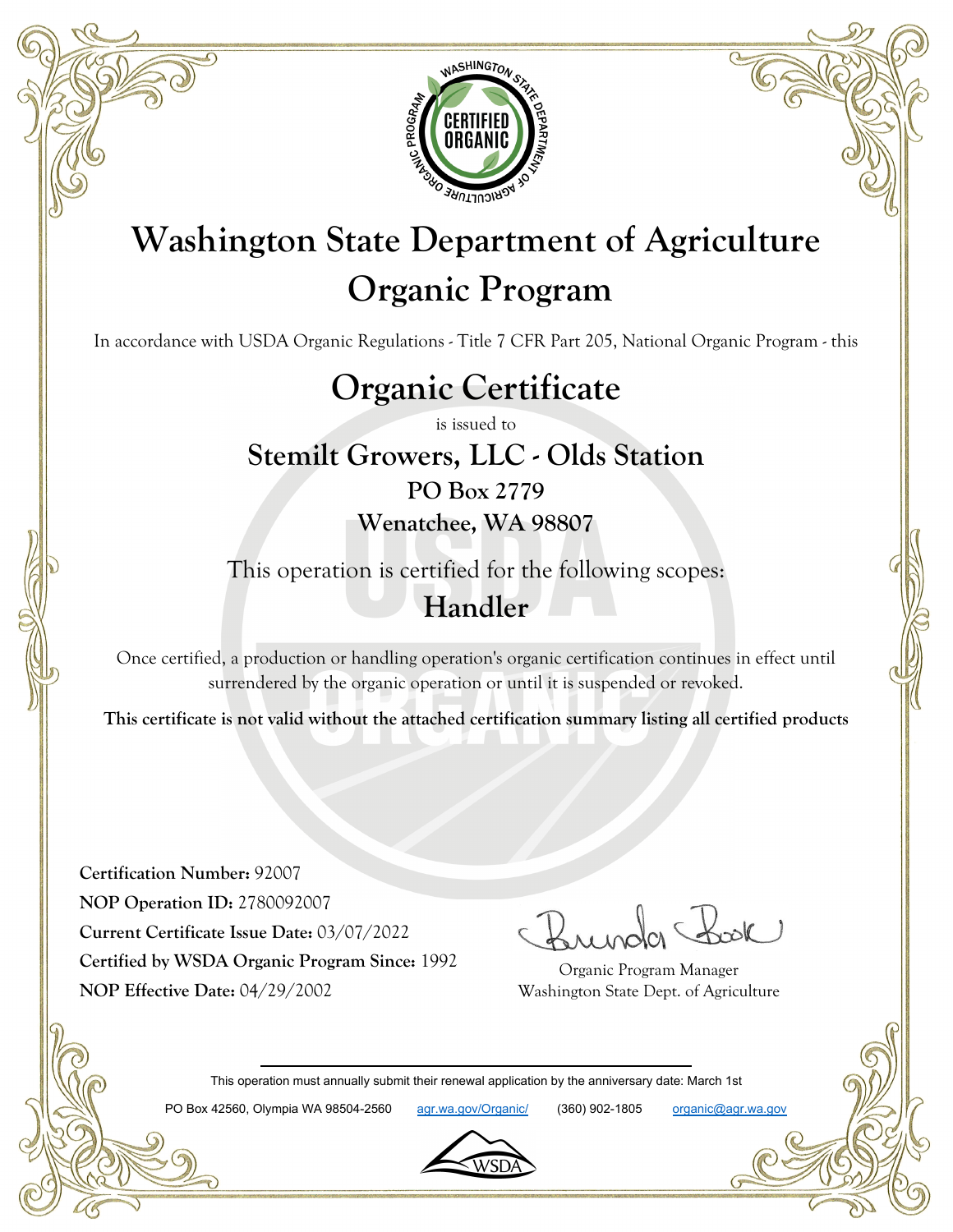

# **Organic Certification Summary**

## **Stemilt Growers, LLC - Olds Station**

**Certification Number:** 92007 **Current Certificate Issue Date:** 03/07/2022

Handler

#### **Facilities**

Physical Location 3101 Warehouse Rd Wenatchee, WA 98801

#### **Organic Products Compliance**

#### **Fruit** Apples Ambrosia NOP, US/CAN Equivalency Auvil Fuji **NOP, US/CAN Equivalency** Braeburn NOP, US/CAN Equivalency Cosmic Crisp NOP, US/CAN Equivalency Fuji NOP, US/CAN Equivalency Gala Gala NOP, US/CAN Equivalency Golden Delicious NOP, US/CAN Equivalency Golden Supreme NOP, US/CAN Equivalency Granny Smith NOP, US/CAN Equivalency Honeycrisp NOP, US/CAN Equivalency Jonagold NOP, US/CAN Equivalency McIntosh NOP, US/CAN Equivalency Minnieska NOP, US/CAN Equivalency Pinata NOP, US/CAN Equivalency Pink Lady NOP, US/CAN Equivalency Pinova NOP, US/CAN Equivalency Rave NOP, US/CAN Equivalency Red Delicious NOP, US/CAN Equivalency

**The products listed above with NOP compliance are certified to USDA Organic Regulations 7 CFR Part 205. The products listed above with US/CAN Equivalency compliance have been certified in accordance with the terms of the US-Canada Organic Equivalency Arrangement.**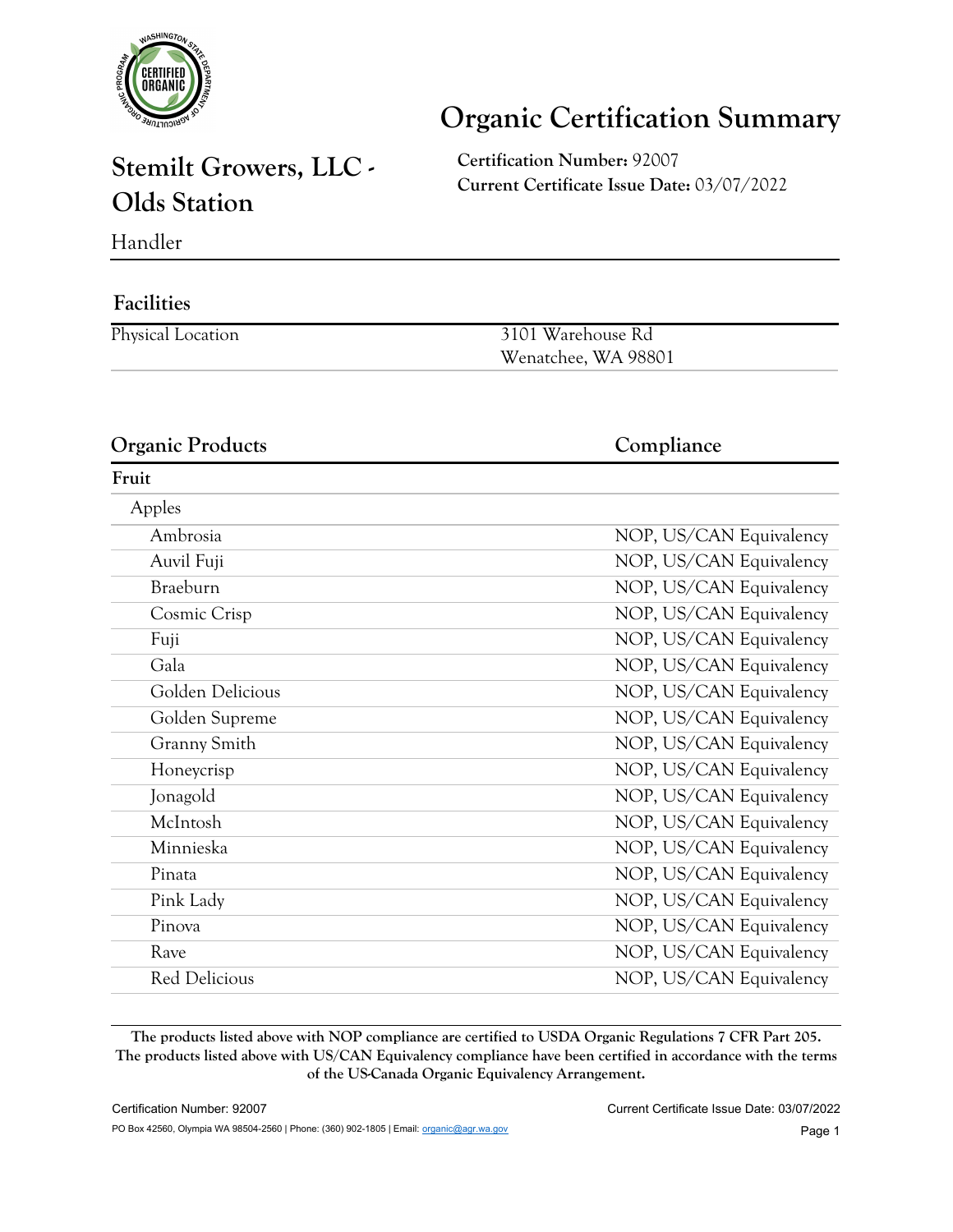

# **Organic Certification Summary**

### **Stemilt Growers, LLC - Olds Station**

**Certification Number:** 92007 **Current Certificate Issue Date:** 03/07/2022

Handler

| <b>Organic Products</b><br>(continued) | Compliance              |  |
|----------------------------------------|-------------------------|--|
| SweeTango                              | NOP, US/CAN Equivalency |  |
| Winter Banana                          | NOP, US/CAN Equivalency |  |
| Cherries                               |                         |  |
| Benton                                 | NOP, US/CAN Equivalency |  |
| Bing                                   | NOP, US/CAN Equivalency |  |
| Chelan                                 | NOP, US/CAN Equivalency |  |
| Kootenay                               | NOP, US/CAN Equivalency |  |
| Lambert                                | NOP, US/CAN Equivalency |  |
| Lapin                                  | NOP, US/CAN Equivalency |  |
| Rainier                                | NOP, US/CAN Equivalency |  |
| Santina                                | NOP, US/CAN Equivalency |  |
| Skeena                                 | NOP, US/CAN Equivalency |  |
| Skylar Rae                             | NOP, US/CAN Equivalency |  |
| Stacatto                               | NOP, US/CAN Equivalency |  |
| Sweet                                  | NOP, US/CAN Equivalency |  |
| Sweet Red                              | NOP, US/CAN Equivalency |  |
| Sweetheart                             | NOP, US/CAN Equivalency |  |
| Tieton                                 | NOP, US/CAN Equivalency |  |
| Van                                    | NOP, US/CAN Equivalency |  |
| Pears                                  |                         |  |
| Bartlett                               | NOP, US/CAN Equivalency |  |
| Bosc                                   | NOP, US/CAN Equivalency |  |
| Comice                                 | NOP, US/CAN Equivalency |  |
| Concorde                               | NOP, US/CAN Equivalency |  |
| D'Anjou                                | NOP, US/CAN Equivalency |  |
| Red Bartlett                           | NOP, US/CAN Equivalency |  |

**The products listed above with NOP compliance are certified to USDA Organic Regulations 7 CFR Part 205. The products listed above with US/CAN Equivalency compliance have been certified in accordance with the terms of the US-Canada Organic Equivalency Arrangement.**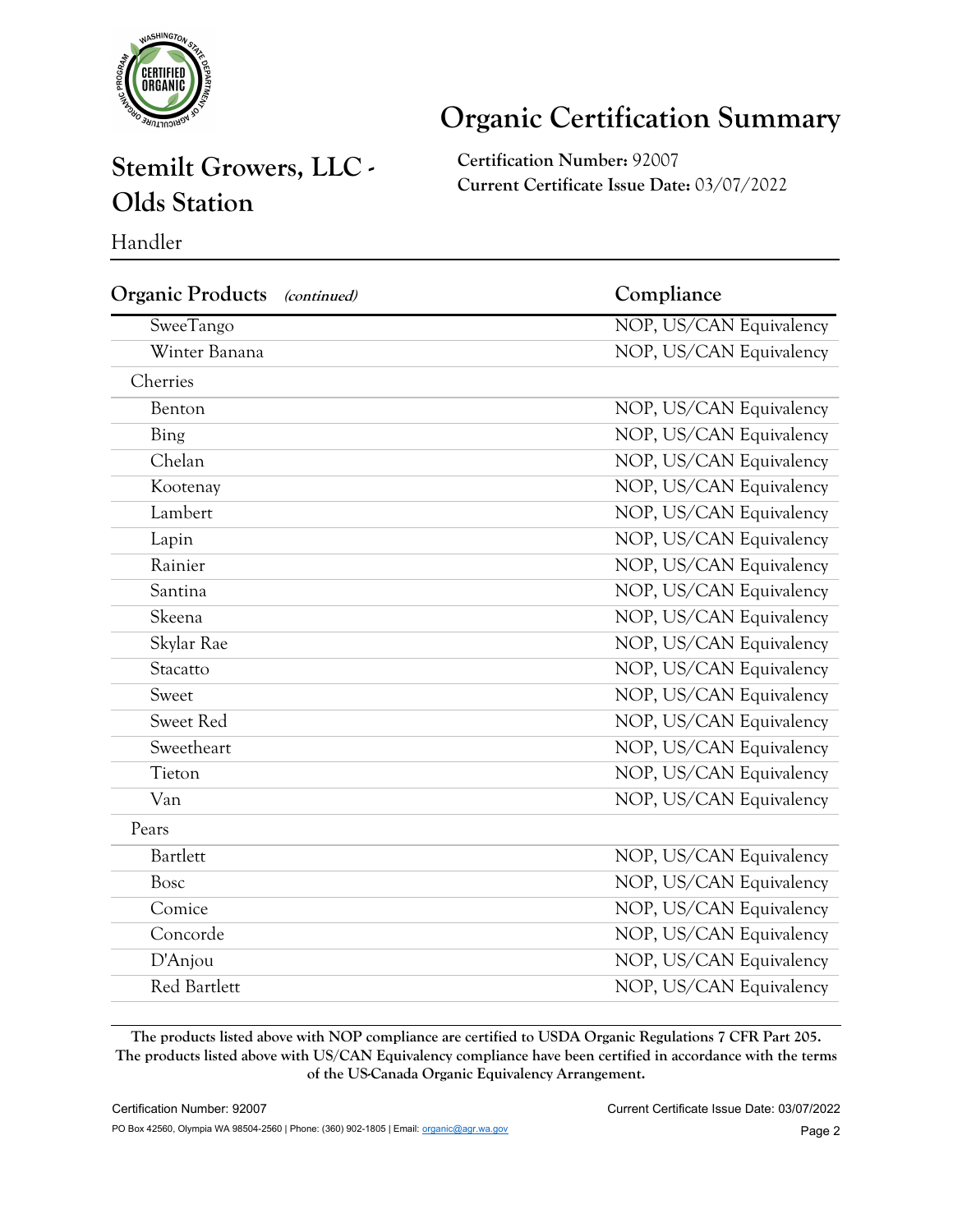

# **Organic Certification Summary**

### **Stemilt Growers, LLC - Olds Station**

**Certification Number:** 92007 **Current Certificate Issue Date:** 03/07/2022

Handler

| <b>Organic Products</b> (continued) | Compliance              |
|-------------------------------------|-------------------------|
| Red D'Anjou                         | NOP, US/CAN Equivalency |
| Red Pears                           | NOP, US/CAN Equivalency |
| Starkrimson                         | NOP, US/CAN Equivalency |
| Taylor's Gold                       | NOP, US/CAN Equivalency |
| Tosca                               | NOP, US/CAN Equivalency |

**The products listed above with NOP compliance are certified to USDA Organic Regulations 7 CFR Part 205. The products listed above with US/CAN Equivalency compliance have been certified in accordance with the terms of the US-Canada Organic Equivalency Arrangement.**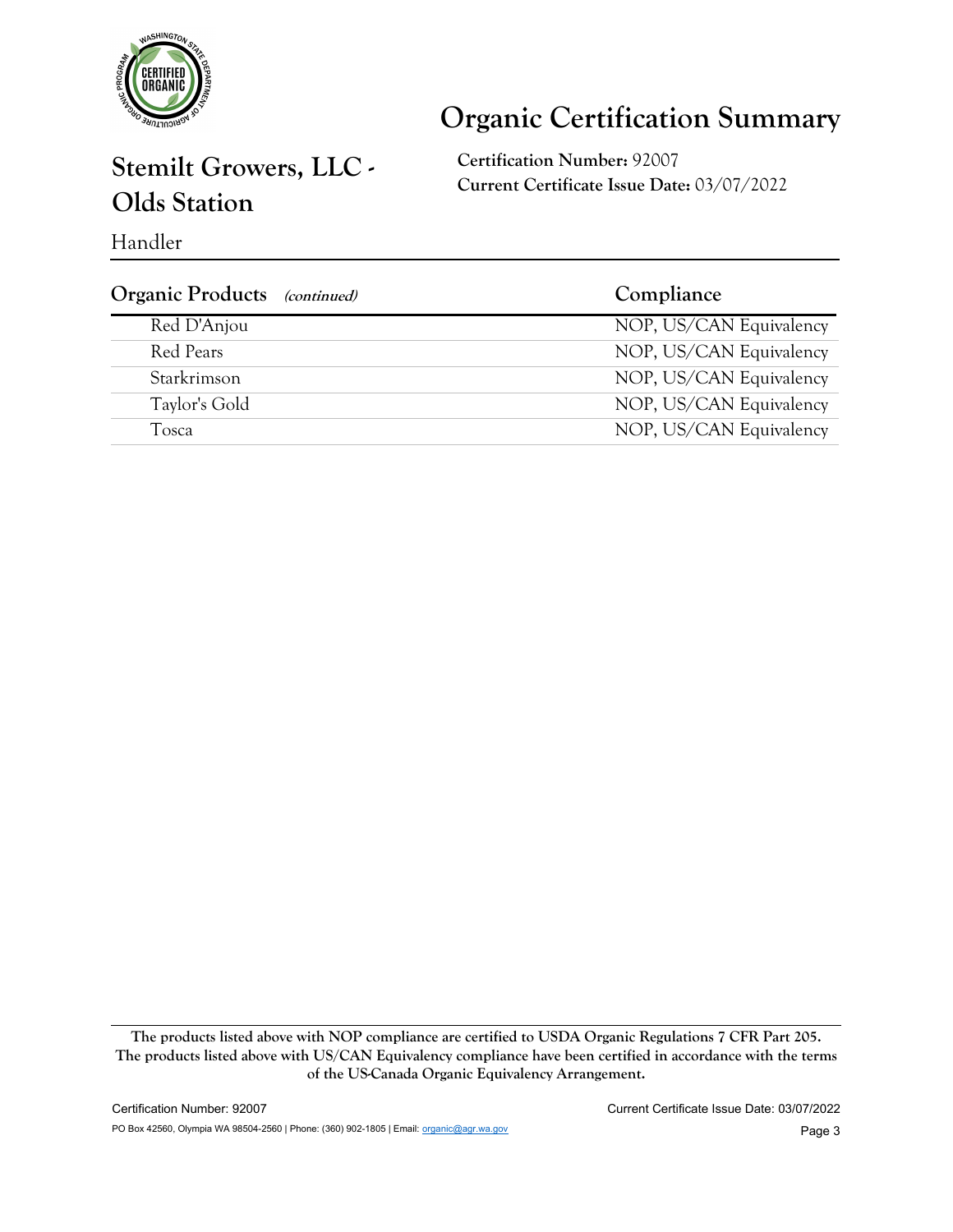

### **Stemilt Growers, LLC - Olds Station**

**Certification Number:** 92007 **Current Certificate Issue Date:** 03/07/2022

#### Handler

#### **Artisan Organics Products**

#### **Organic Products**

| Fruit  |                  |
|--------|------------------|
| Apples |                  |
|        | Ambrosia         |
|        | Auvil Fuji       |
|        | Braeburn         |
|        | Fuji             |
|        | Gala             |
|        | Golden Delicious |
|        | Golden Supreme   |
|        | Granny Smith     |
|        | Honeycrisp       |
|        | Jonagold         |
|        | McIntosh         |
|        | Minnieska        |
|        | Pinata           |
|        | Pink Lady        |
|        | Pinova           |
|        | Rave             |
|        | Red Delicious    |
|        | SweeTango        |
|        | Winter Banana    |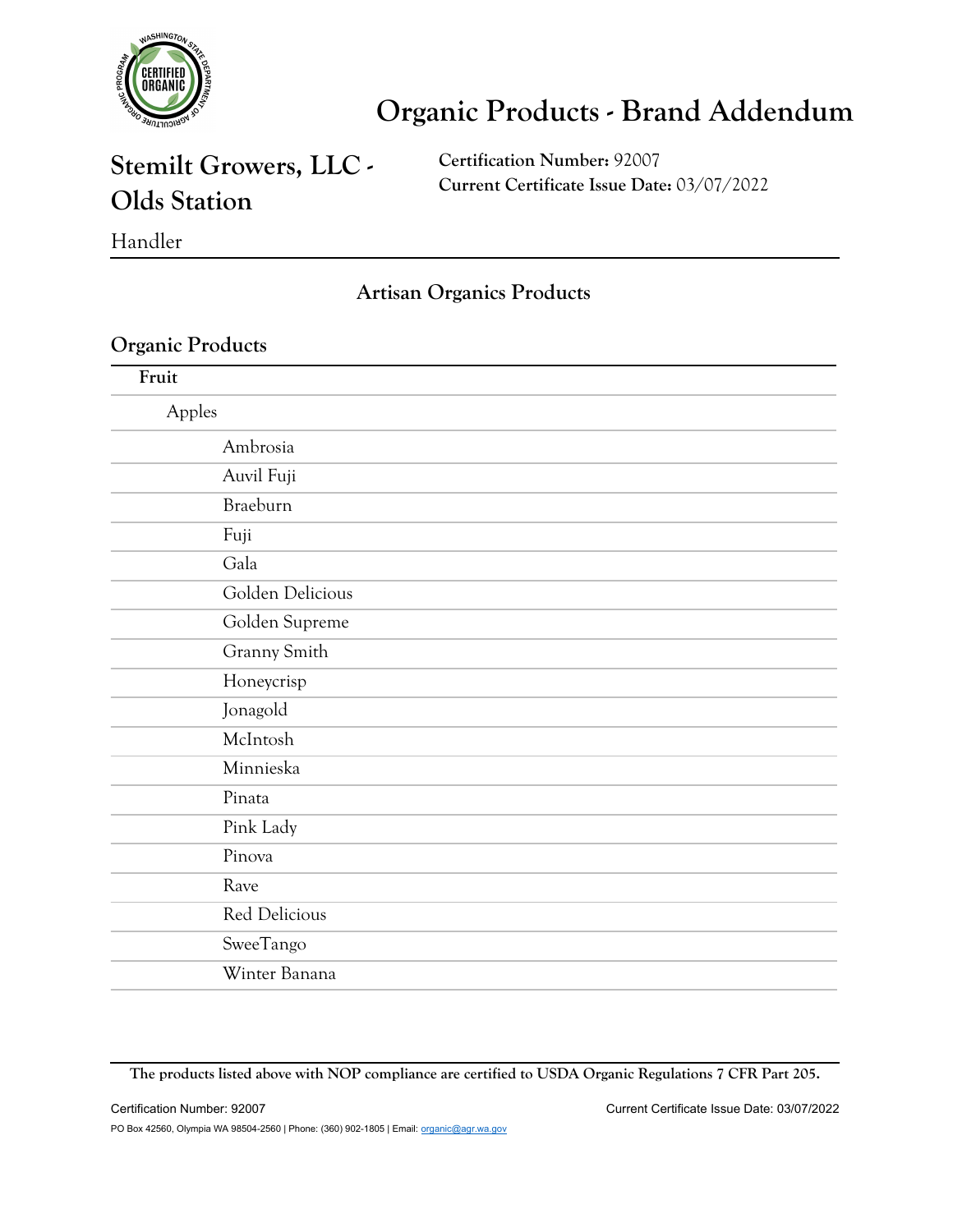

### **Stemilt Growers, LLC - Olds Station**

**Certification Number:** 92007 **Current Certificate Issue Date:** 03/07/2022

Handler

#### **Artisan Organics Products**

#### **Organic Products (Continued)**

| Cherries |            |
|----------|------------|
|          | Benton     |
|          | Bing       |
|          | Chelan     |
|          | Kootenay   |
|          | Lambert    |
|          | Lapin      |
|          | Rainier    |
|          | Santina    |
|          | Skeena     |
|          | Skylar Rae |
|          | Stacatto   |
|          | Sweet      |
|          | Sweetheart |
|          | Tieton     |
|          | Van        |
| Pears    |            |
|          | Bartlett   |
|          | Bosc       |
|          | Comice     |
|          | Concorde   |
|          | D'Anjou    |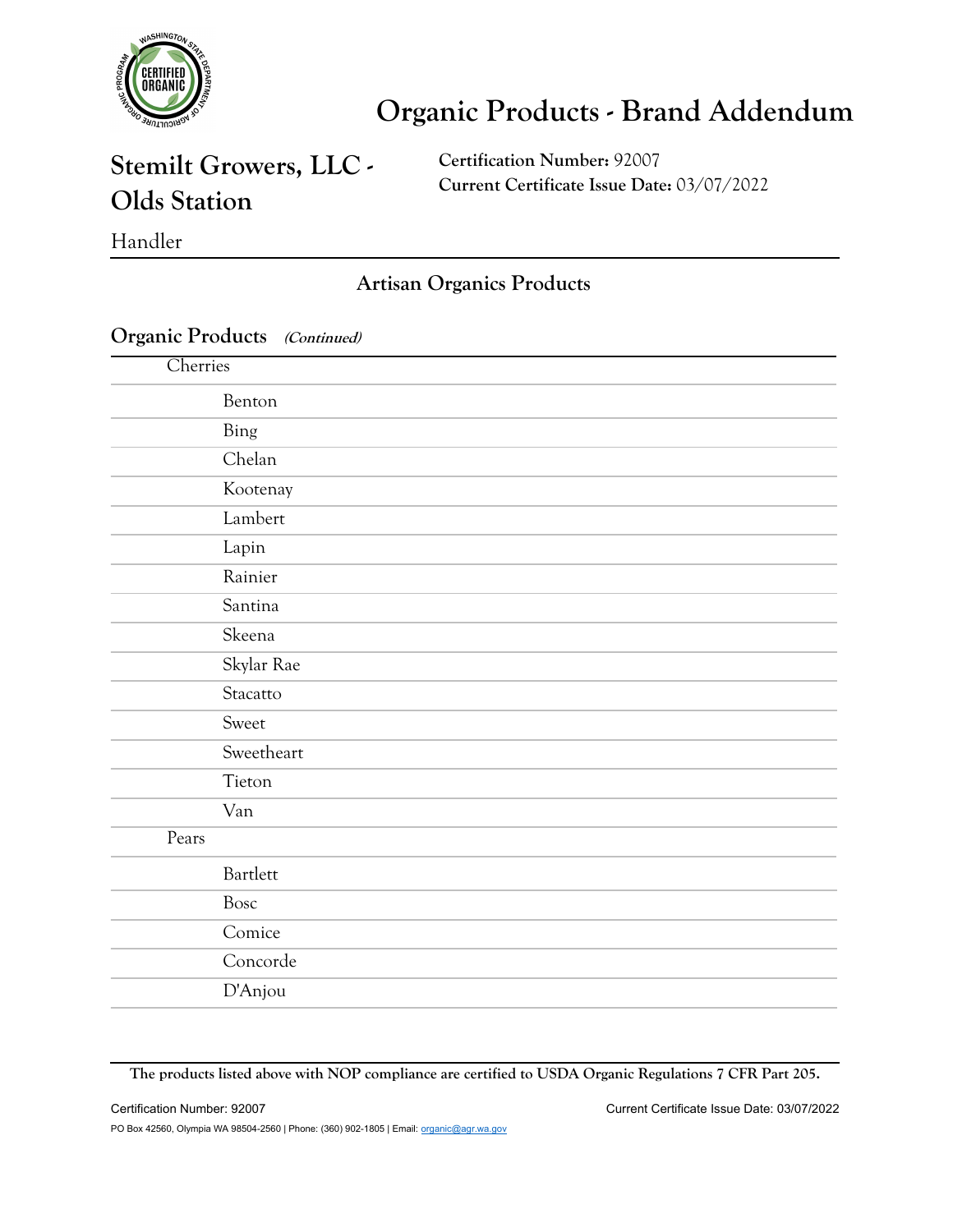

## **Stemilt Growers, LLC - Olds Station**

**Certification Number:** 92007 **Current Certificate Issue Date:** 03/07/2022

Handler

**Artisan Organics Products**

| <b>Organic Products</b> (Continued) |  |  |
|-------------------------------------|--|--|
| Red Bartlett                        |  |  |
| Red D'Anjou                         |  |  |
| Starkrimson                         |  |  |
| Taylor's Gold                       |  |  |
| Tosca                               |  |  |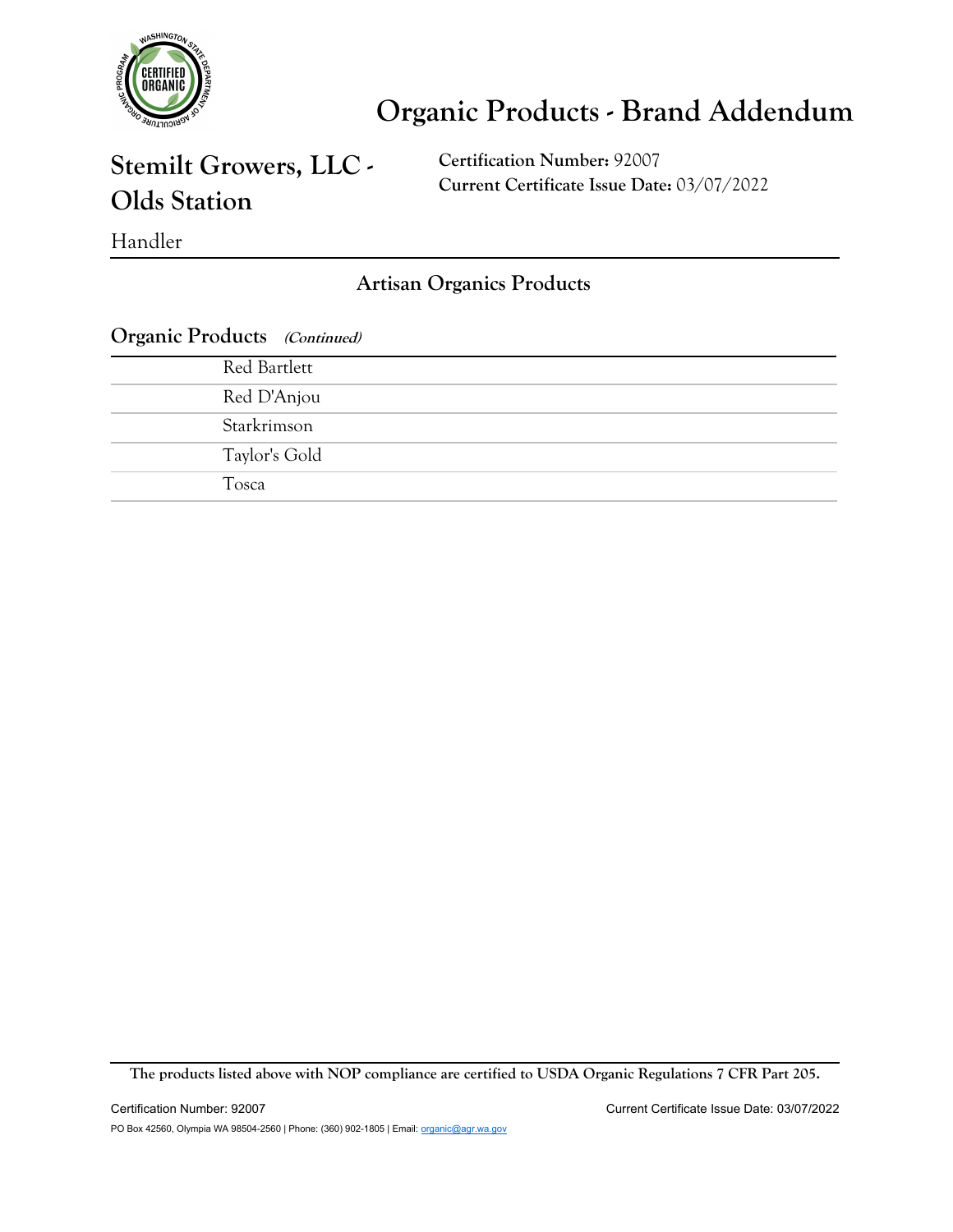

### **Stemilt Growers, LLC - Olds Station**

**Certification Number:** 92007 **Current Certificate Issue Date:** 03/07/2022

Handler

**Good & Gather Products**

#### **Organic Products**

| Fruit  |              |
|--------|--------------|
| Apples |              |
|        | Fuji         |
|        | Gala         |
|        | Granny Smith |
|        | Honeycrisp   |
|        | Pink Lady    |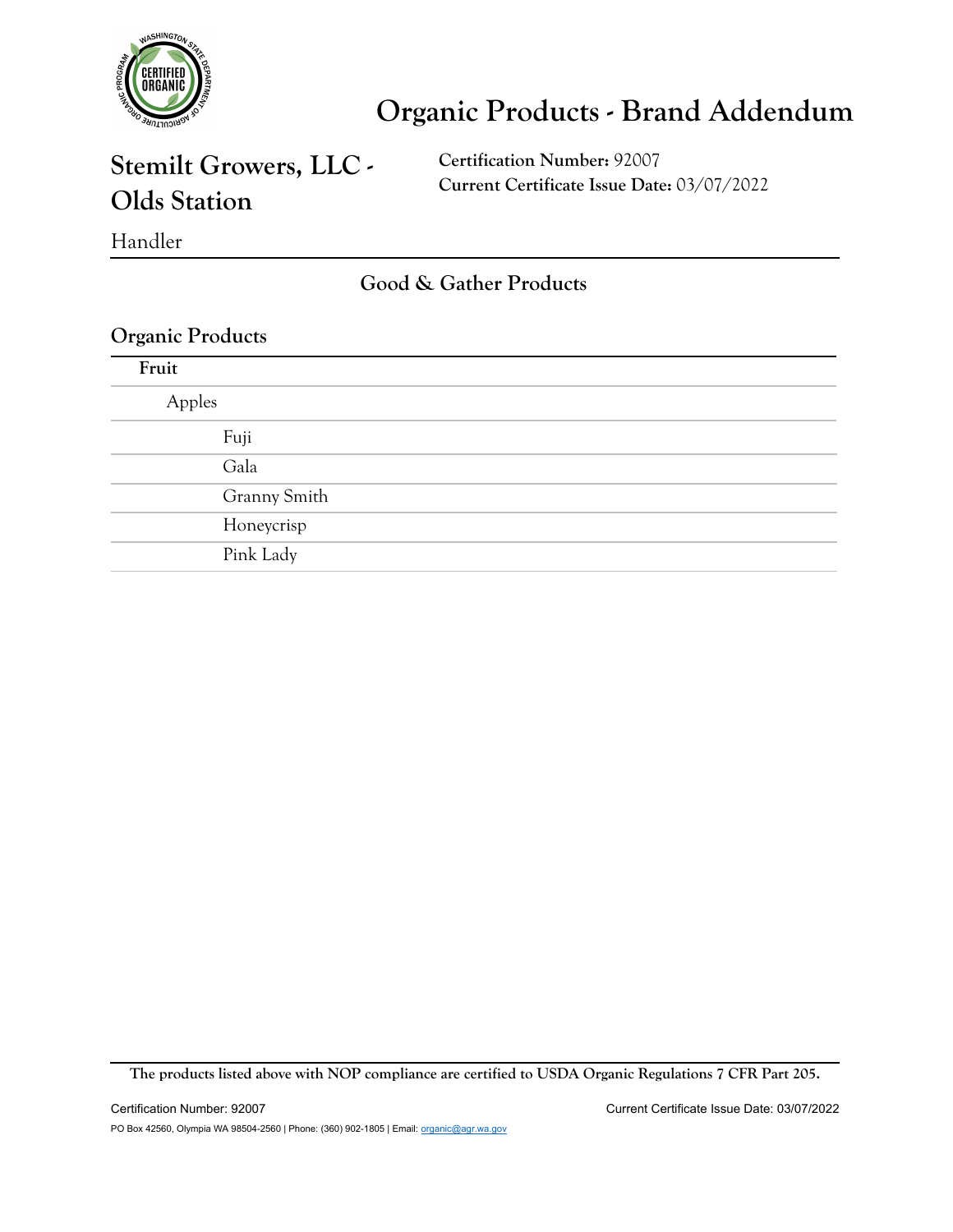

### **Stemilt Growers, LLC - Olds Station**

**Certification Number:** 92007 **Current Certificate Issue Date:** 03/07/2022

Handler

**Lil Snappers Products**

#### **Organic Products**

| Fruit  |              |
|--------|--------------|
| Apples |              |
|        | Braeburn     |
|        | Fuji         |
|        | Gala         |
|        | Honeycrisp   |
|        | Pinata       |
|        | Pink Lady    |
| Pears  |              |
|        | Bartlett     |
|        | <b>Bosc</b>  |
|        | Concorde     |
|        | D'Anjou      |
|        | Red Bartlett |
|        | Red D'Anjou  |
|        | Red Pears    |
|        | Starkrimson  |
|        | Tosca        |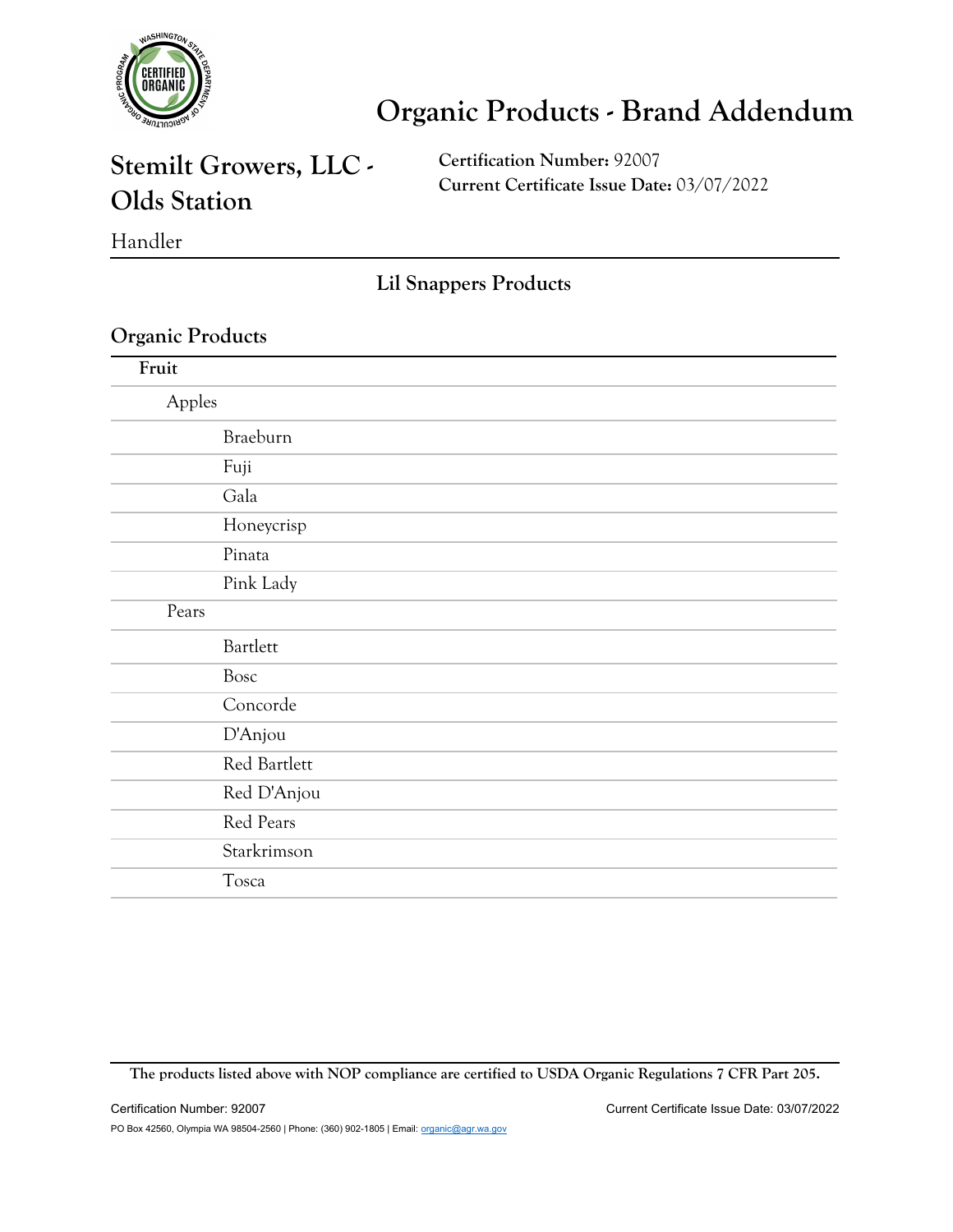

### **Stemilt Growers, LLC - Olds Station**

**Certification Number:** 92007 **Current Certificate Issue Date:** 03/07/2022

Handler

**Market Basket Products**

#### **Organic Products**

| Fruit  |              |
|--------|--------------|
| Apples |              |
|        | Fuji         |
|        | Gala         |
|        | Granny Smith |
|        | Honeycrisp   |
|        | Pink Lady    |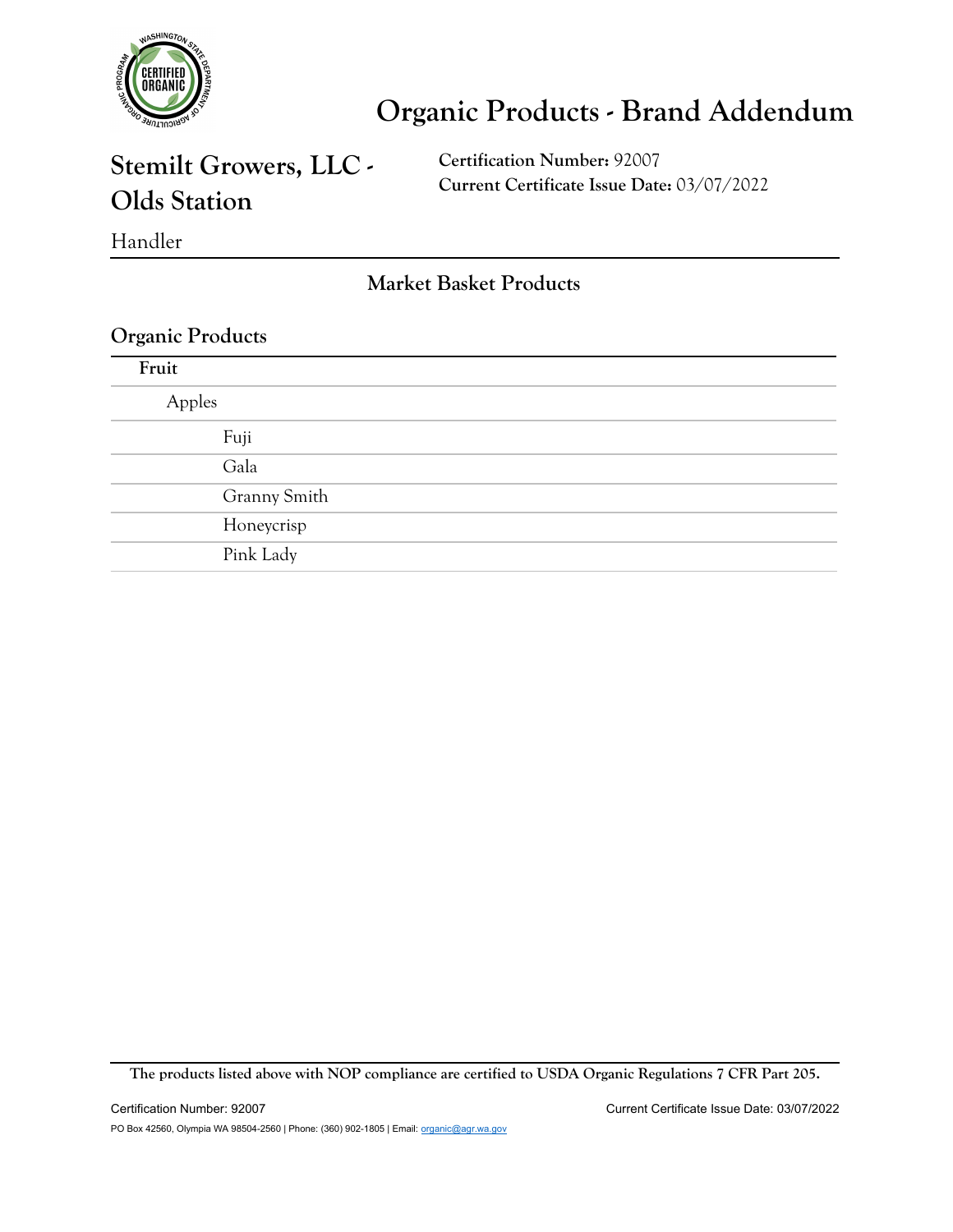

### **Stemilt Growers, LLC - Olds Station**

**Certification Number:** 92007 **Current Certificate Issue Date:** 03/07/2022

Handler

**Marketside Products**

#### **Organic Products**

| Fruit  |               |
|--------|---------------|
| Apples |               |
|        | Auvil Fuji    |
|        | Fuji          |
|        | Gala          |
|        | Granny Smith  |
|        | Honeycrisp    |
|        | Pink Lady     |
|        | Red Delicious |
|        |               |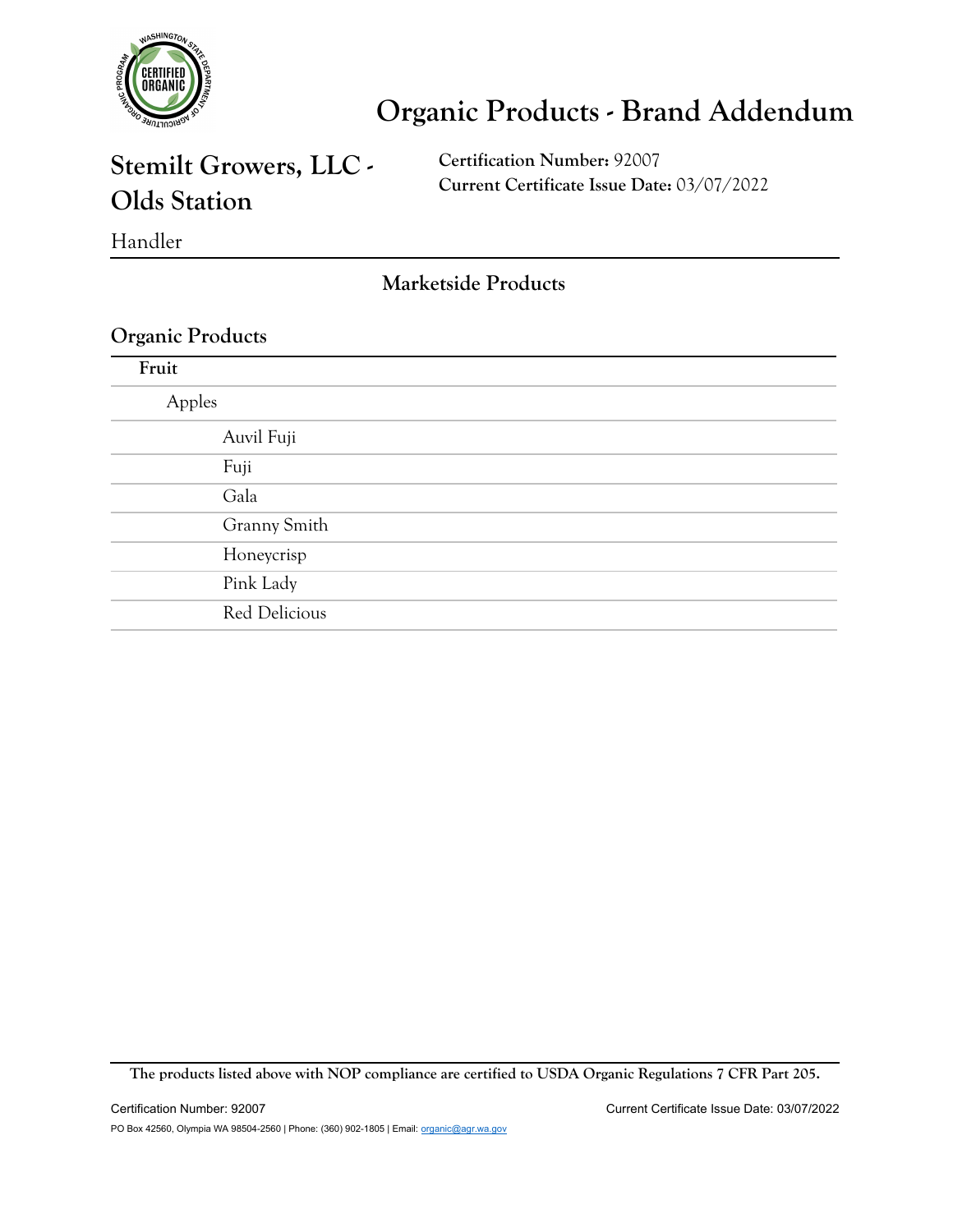

### **Stemilt Growers, LLC - Olds Station**

**Certification Number:** 92007 **Current Certificate Issue Date:** 03/07/2022

Handler

#### **Nature's Promise Products**

#### **Organic Products**

| Fruit  |                  |
|--------|------------------|
| Apples |                  |
|        | Ambrosia         |
|        | Auvil Fuji       |
|        | Braeburn         |
| Fuji   |                  |
| Gala   |                  |
|        | Golden Delicious |
|        | Golden Supreme   |
|        | Granny Smith     |
|        | Honeycrisp       |
|        | Jonagold         |
|        | McIntosh         |
|        | Minnieska        |
| Pinata |                  |
|        | Pink Lady        |
| Pinova |                  |
| Rave   |                  |
|        | Red Delicious    |
|        | SweeTango        |
|        | Winter Banana    |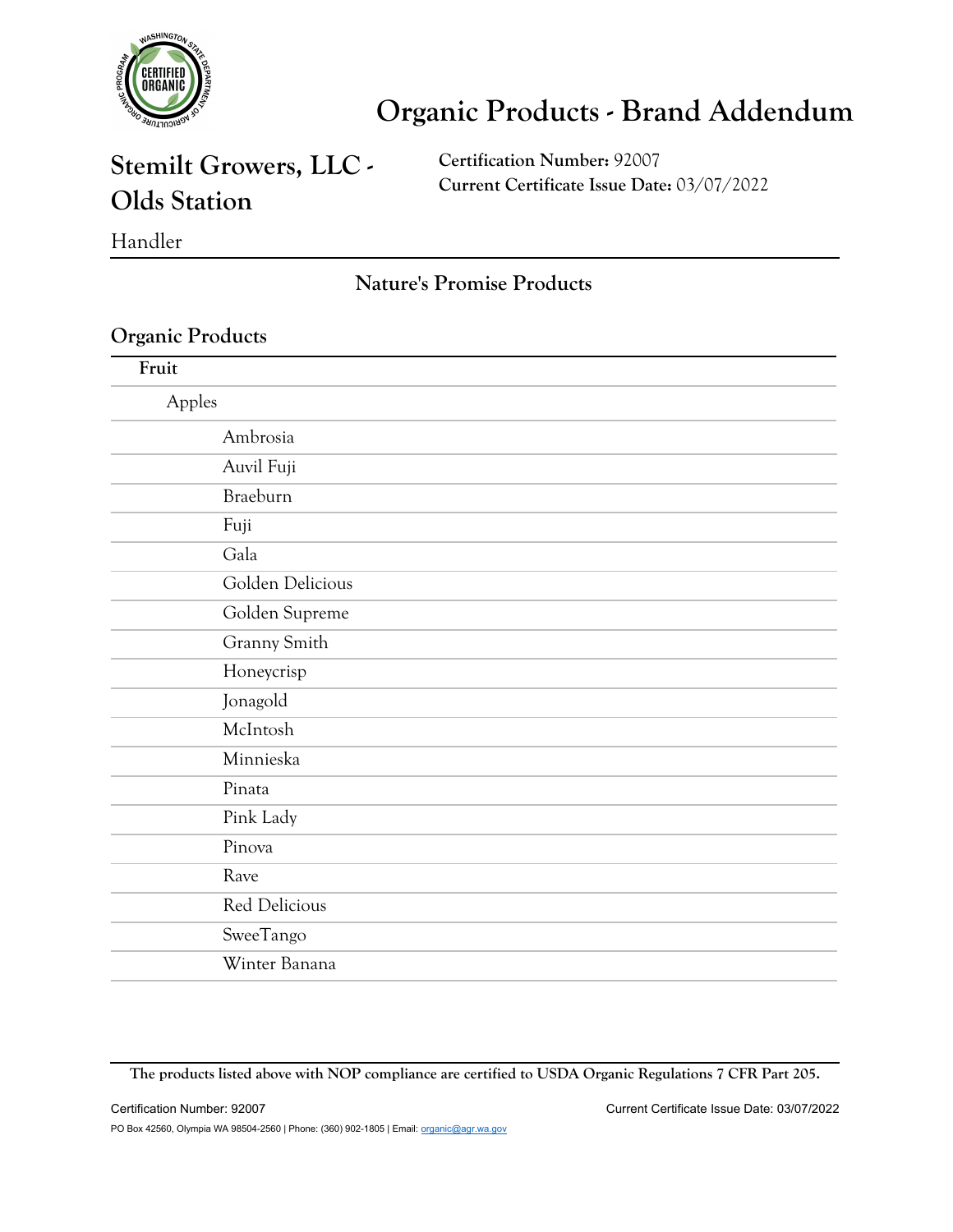

### **Stemilt Growers, LLC - Olds Station**

**Certification Number:** 92007 **Current Certificate Issue Date:** 03/07/2022

#### Handler

#### **Nature's Promise Products**

#### **Organic Products (Continued)**

| Pears |               |
|-------|---------------|
|       | Bartlett      |
|       | Bosc          |
|       | Comice        |
|       | Concorde      |
|       | D'Anjou       |
|       | Red Bartlett  |
|       | Red D'Anjou   |
|       | Starkrimson   |
|       | Taylor's Gold |
|       | Tosca         |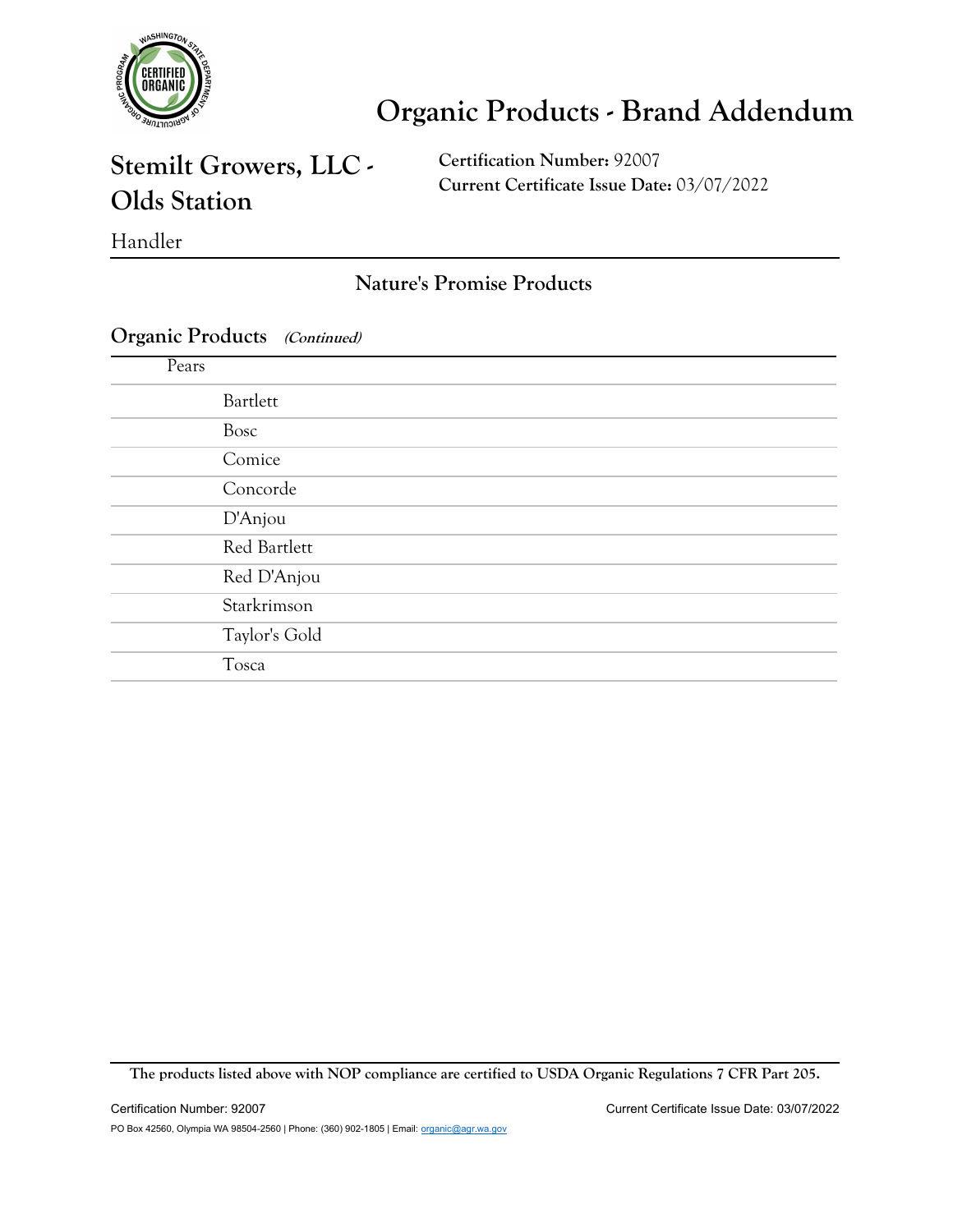

### **Stemilt Growers, LLC - Olds Station**

**Certification Number:** 92007 **Current Certificate Issue Date:** 03/07/2022

Handler

**O Organics Products**

#### **Organic Products**

| Fruit            |  |
|------------------|--|
| Apples           |  |
| Ambrosia         |  |
| Auvil Fuji       |  |
| Braeburn         |  |
| Fuji             |  |
| Gala             |  |
| Golden Delicious |  |
| Golden Supreme   |  |
| Granny Smith     |  |
| Honeycrisp       |  |
| Jonagold         |  |
| McIntosh         |  |
| Minnieska        |  |
| Pinata           |  |
| Pink Lady        |  |
| Pinova           |  |
| Rave             |  |
| Red Delicious    |  |
| SweeTango        |  |
| Winter Banana    |  |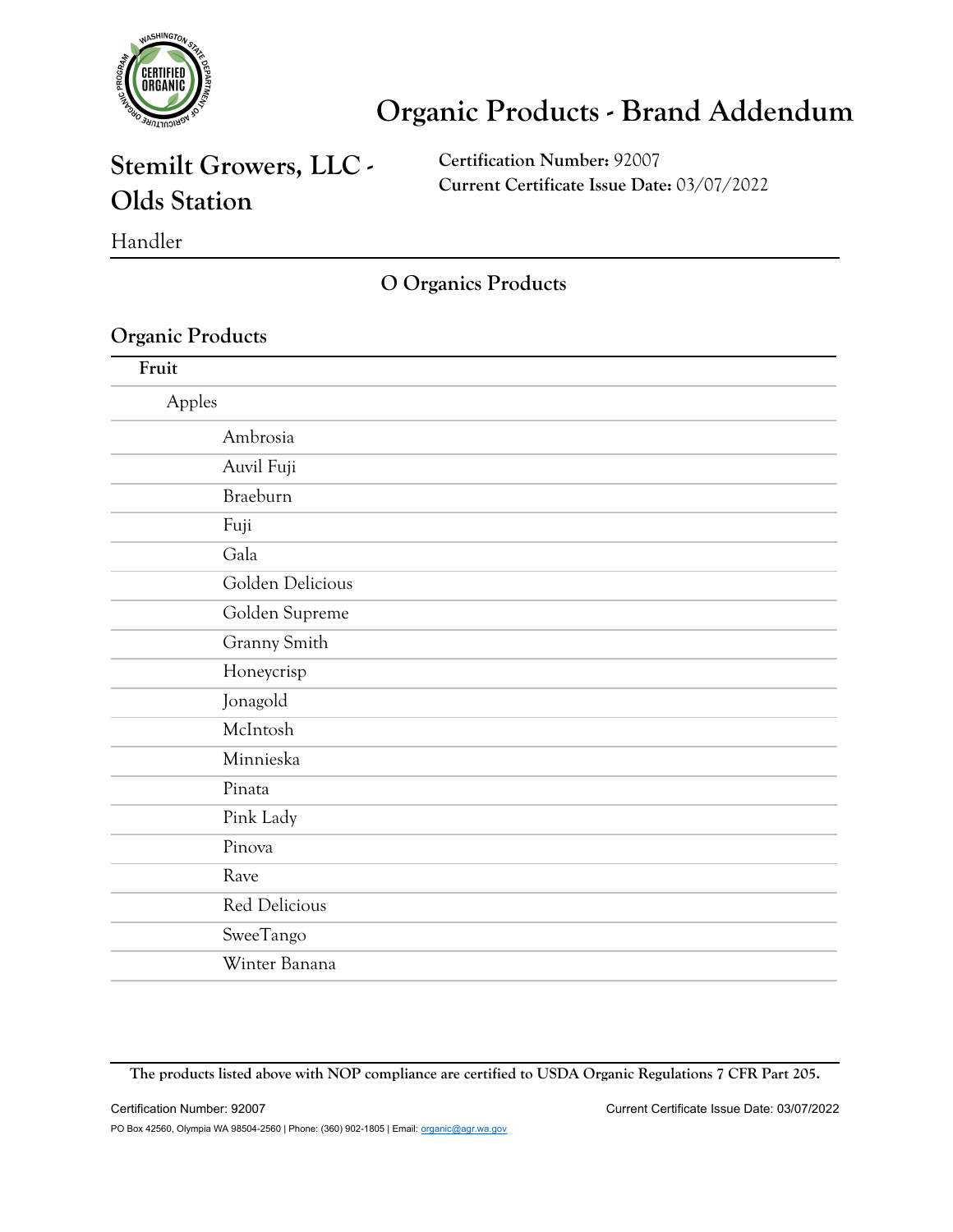

### **Stemilt Growers, LLC - Olds Station**

**Certification Number:** 92007 **Current Certificate Issue Date:** 03/07/2022

Handler

#### **O Organics Products**

#### **Organic Products (Continued)**

| Cherries   |  |
|------------|--|
| Benton     |  |
| Bing       |  |
| Chelan     |  |
| Kootenay   |  |
| Lambert    |  |
| Lapin      |  |
| Rainier    |  |
| Skeena     |  |
| Skylar Rae |  |
| Stacatto   |  |
| Sweet      |  |
| Sweetheart |  |
| Tieton     |  |
| Van        |  |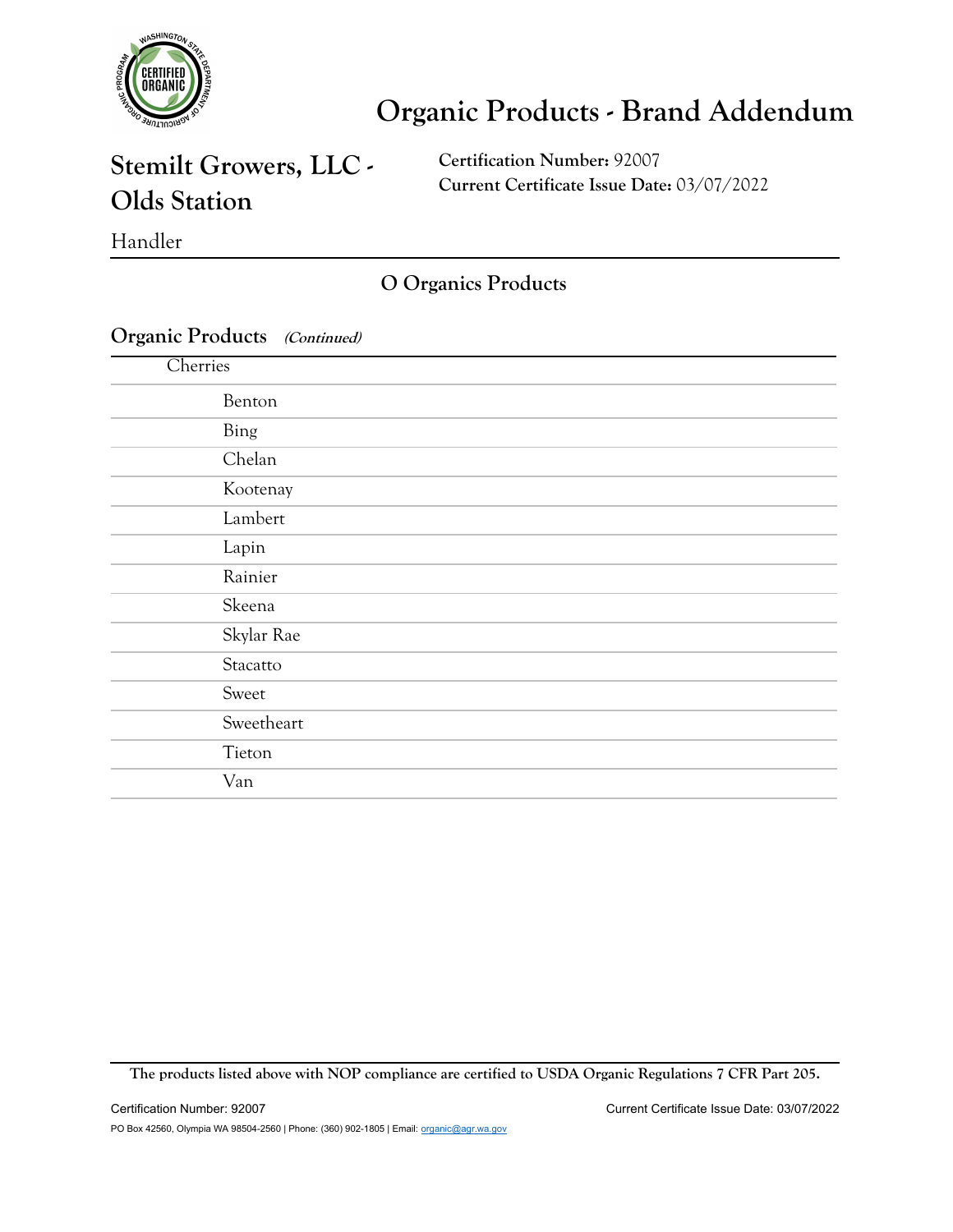

### **Stemilt Growers, LLC - Olds Station**

**Certification Number:** 92007 **Current Certificate Issue Date:** 03/07/2022

Handler

#### **President's Choice Organics Products**

#### **Organic Products**

| Fruit            |  |
|------------------|--|
| Apples           |  |
| Fuji             |  |
| Gala             |  |
| Golden Delicious |  |
| Granny Smith     |  |
| Honeycrisp       |  |
| Pinata           |  |
| Pink Lady        |  |
| Pinova           |  |
| Red Delicious    |  |
| Cherries         |  |
| Benton           |  |
| Bing             |  |
| Chelan           |  |
| Kootenay         |  |
| Lambert          |  |
| Lapin            |  |
| Rainier          |  |
| Skeena           |  |
| Skylar Rae       |  |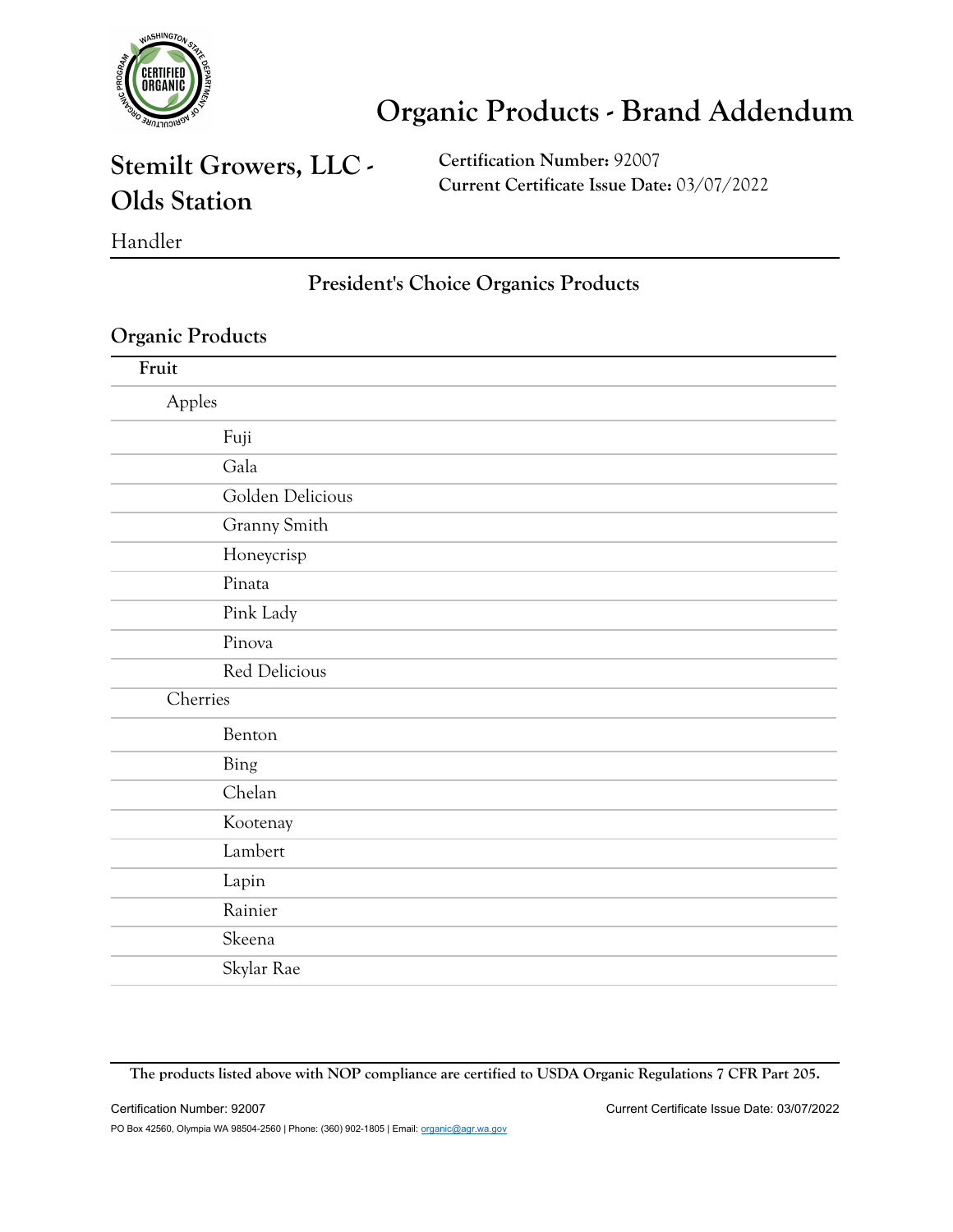

### **Stemilt Growers, LLC - Olds Station**

**Certification Number:** 92007 **Current Certificate Issue Date:** 03/07/2022

#### Handler

#### **President's Choice Organics Products**

|       | Stacatto      |
|-------|---------------|
|       | Sweet         |
|       | Sweetheart    |
|       | Tieton        |
|       | Van           |
| Pears |               |
|       | Bartlett      |
|       | Bosc          |
|       | Comice        |
|       | Concorde      |
|       | D'Anjou       |
|       | Red Bartlett  |
|       | Red D'Anjou   |
|       | Starkrimson   |
|       | Taylor's Gold |
|       | Tosca         |
|       |               |

#### **Organic Products (Continued)**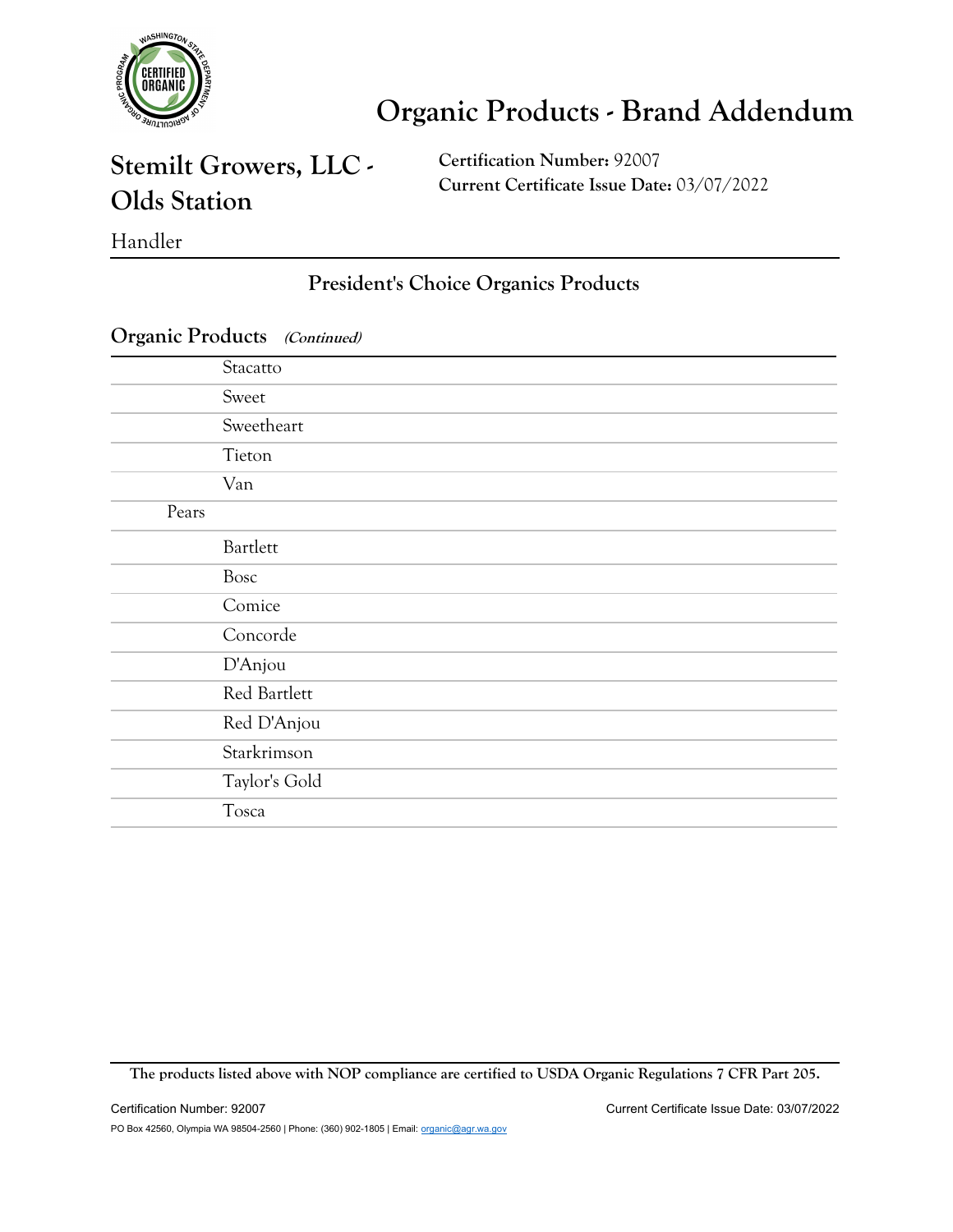

## **Stemilt Growers, LLC - Olds Station**

**Certification Number:** 92007 **Current Certificate Issue Date:** 03/07/2022

Handler

#### **Simple Truth Organic Products**

#### **Organic Products**

| Fruit        |  |
|--------------|--|
| Apples       |  |
| Fuji         |  |
| Gala         |  |
| Granny Smith |  |
| Honeycrisp   |  |
| Pink Lady    |  |
| Cherries     |  |
| Sweet Red    |  |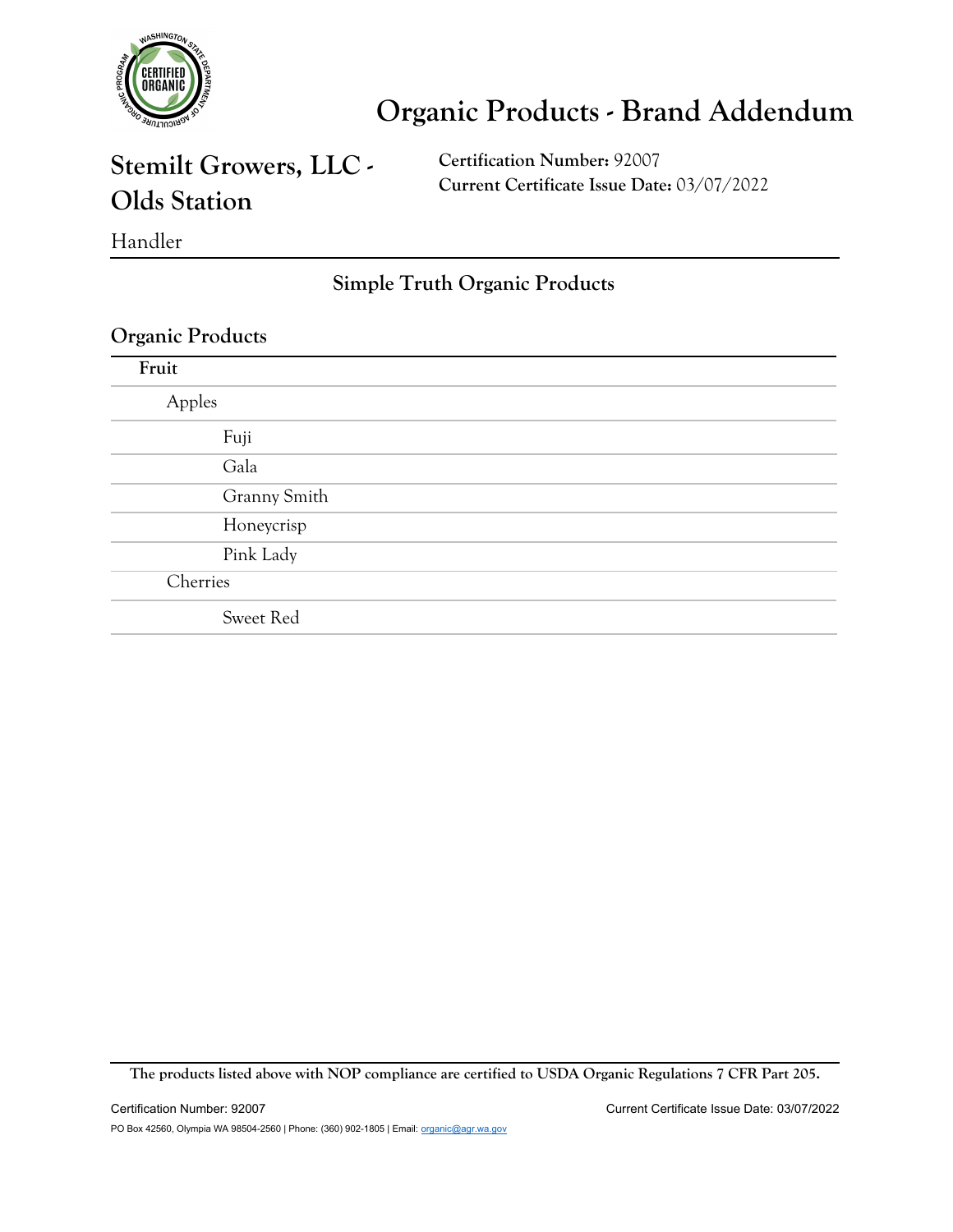

### **Stemilt Growers, LLC - Olds Station**

**Certification Number:** 92007 **Current Certificate Issue Date:** 03/07/2022

Handler

**Trader Joe's Products**

#### **Organic Products**

| Fruit    |              |
|----------|--------------|
| Apples   |              |
|          | Fuji         |
|          | Gala         |
|          | Granny Smith |
|          | Pink Lady    |
| Cherries |              |
|          | Rainier      |
|          | Sweet        |
| Pears    |              |
|          | Bartlett     |
|          | D'Anjou      |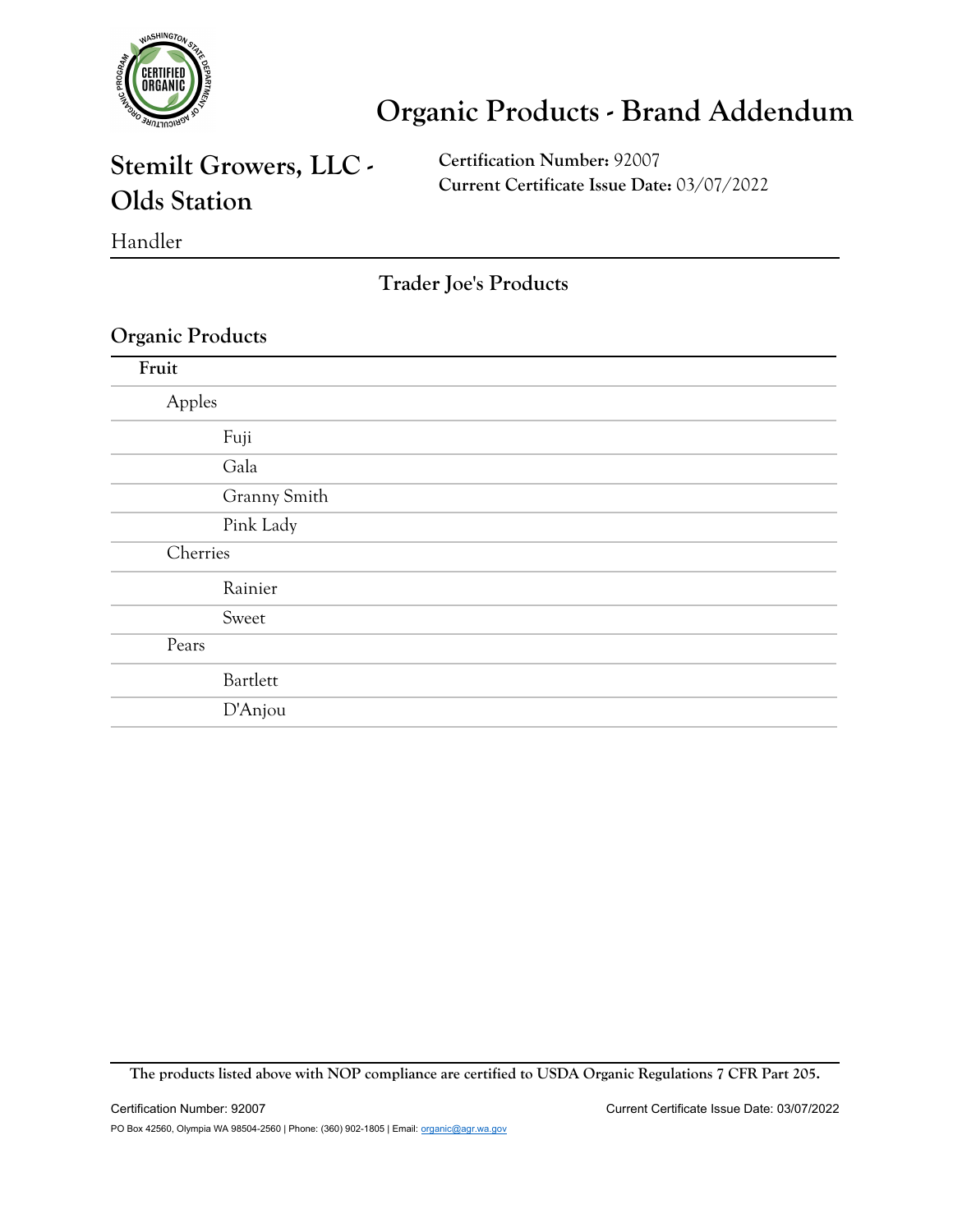

### **Stemilt Growers, LLC - Olds Station**

**Certification Number:** 92007 **Current Certificate Issue Date:** 03/07/2022

Handler

**True Goodness Products**

#### **Organic Products**

| Fruit  |            |
|--------|------------|
| Apples |            |
|        | Fuji       |
|        | Gala       |
|        | Honeycrisp |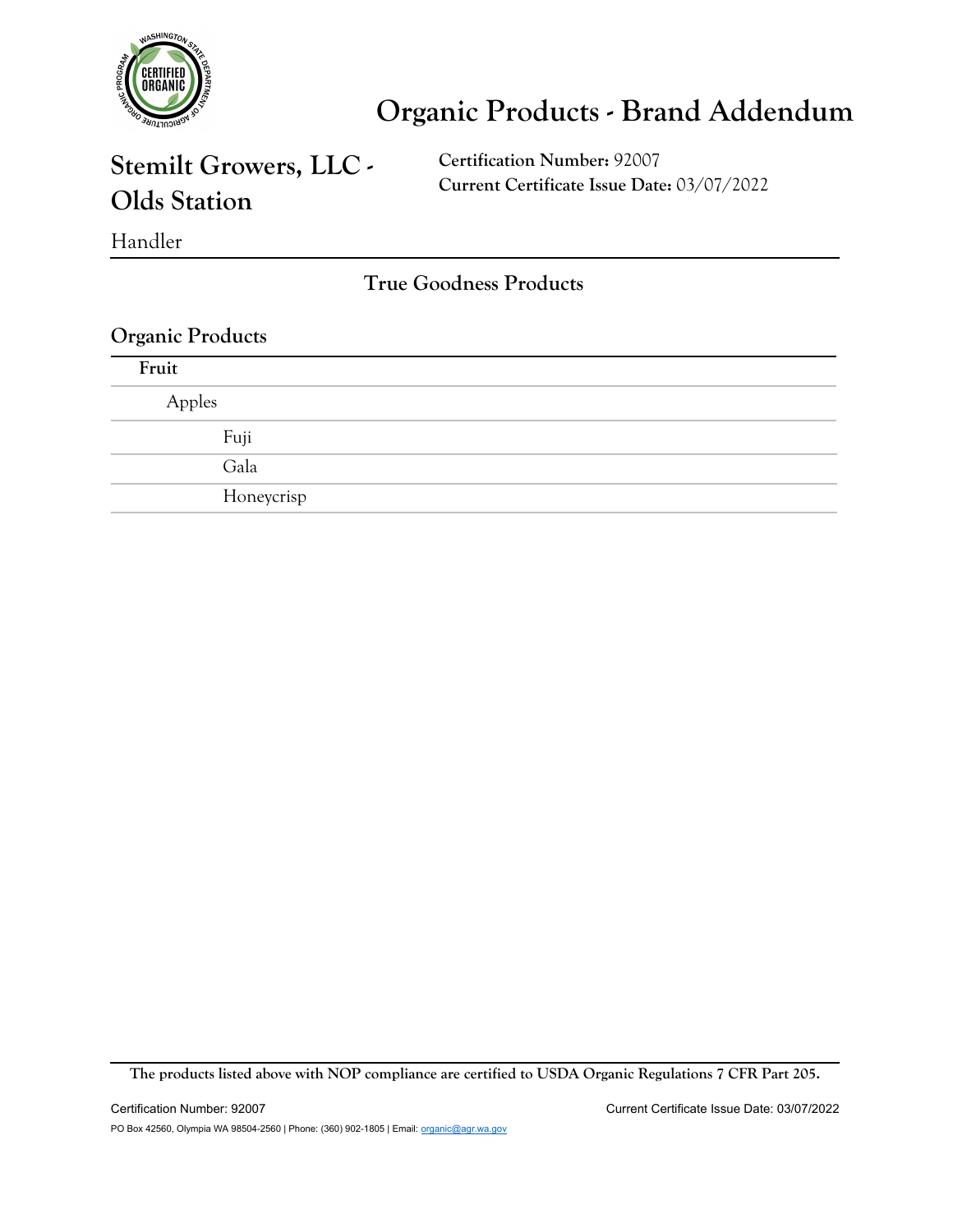

### **Stemilt Growers, LLC - Olds Station**

**Certification Number:** 92007 **Current Certificate Issue Date:** 03/07/2022

Handler

**Wegmans Organic Products**

#### **Organic Products**

| Fruit  |               |
|--------|---------------|
| Apples |               |
|        | Fuji          |
|        | Gala          |
|        | Granny Smith  |
|        | Honeycrisp    |
|        | Pink Lady     |
|        | Red Delicious |
| Pears  |               |
|        | Bartlett      |
|        | D'Anjou       |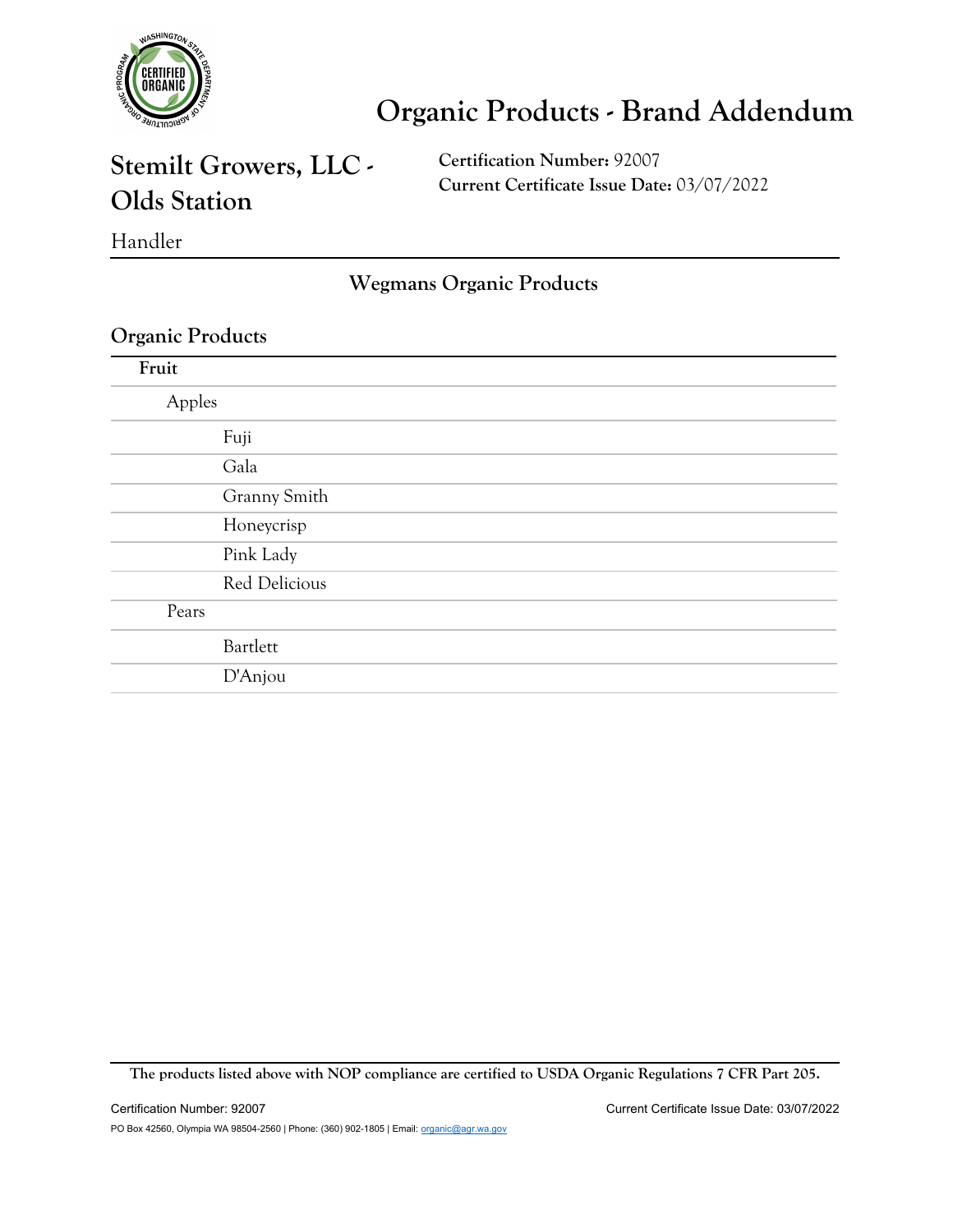

### **Stemilt Growers, LLC - Olds Station**

**Certification Number:** 92007 **Current Certificate Issue Date:** 03/07/2022

Handler

**Wellsley Farms Products**

#### **Organic Products**

| Fruit  |              |
|--------|--------------|
| Apples |              |
| Fuji   |              |
| Gala   |              |
|        | Granny Smith |
|        | Pink Lady    |